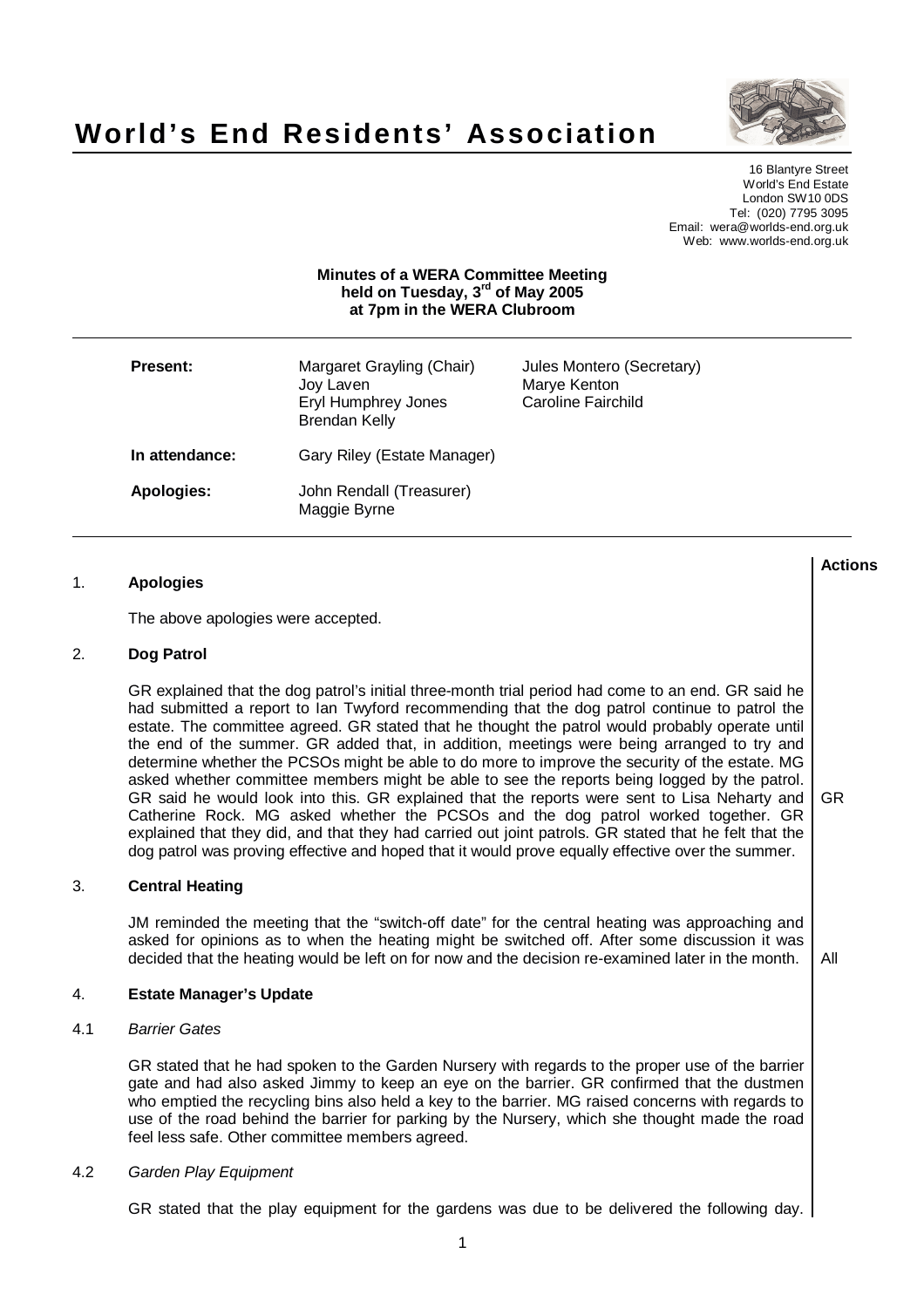There was some concern at the lack of progress and the fact that the committee had not seen (or approved) the final design of the play equipment although it was being delivered and installed.

## 4.3 Dogs

GR stated that Environmental Health was to deliver "pooper scoopers" for the use of residents with dogs. Once these had been delivered a letter would be sent out to all residents with regards to responsible dog ownership. The letter would also ask residents to register their dogs with the TMO. GR stated that residents who allowed their dogs to foul in communal areas would be penalised. Several committee members proceeded to describe a number of recent incidents involving dogs. CF described a dogfight incited by several youths. GR took note of the incidents and recommended that in such cases committee members contact the Police and/or the RSPCA.

#### 4.4 Security / CCTV

GR explained that a crime survey was to be carried out on the estate on the 10<sup>th</sup> of May. Once the survey had been completed it would make it easier to obtain funding for security improvements. MG asked whether it might be possible to route the signal from the new CCTV cameras in the lifts down to the concierge. GR felt that it was not feasible to do so independently of Floyd White's security works. GR stated that he was aware of three different proposals for the management of the CCTV cameras in the lifts. It was noted that the committee had not been informed of these. It was suggested that the committee meet with Floyd White to discuss these proposals. GR stated that he felt the estate was generally "quieter", although there were incidents of vandalism and graffiti, drugs and anti-social behaviour were on the decline. JM

#### 4.5 Cleaning

Committee members stressed their ongoing dissatisfaction with the cleaning, citing several cases where the cleaning was poor, ineffective or had simply not been carried out. Several committee members repeated concerns with regards to the ongoing dumping of rubbish by some residents and commercial leaseholders. GR suggested inviting Phil Howell from OCS to a WERA committee meeting to discuss these issues. This was agreed. It was noted that the cleaning contract for the estate was coming up for renewal. GR, JM

#### 4.6 Other Issues

EHJ and BK reported witnessing the door contractors use the new lifts to carry doorframes and other heavy items and equipment up Blantyre Tower. MK reported damage to a lift, which had apparently being caused by the door contractor. JL reported a number of minor problems with the new lifts in Greaves Tower.

MG suggested a meeting with Floyd White with regards to the new doors as some residents had raised a number of issues with regards to their design and installation. JM

MK described how she had recently had problems with her balcony door, which required a replacement part. She described how, when she had reported the problem to TMO customer services, no one seemed to know how to deal with the issue. MK stated that she believed that a stock of spare parts was supposed to be available locally and that problems were to be dealt with by Velfac. GR confirmed that faults with the windows were to be reported to TMO customer services. They would contact the repairs contractor who would in turn contact Velfac.

## 5. **James' Retirement**

MG explained that James, the caretaker, was to retire before the end of the month. A discussion took place as to possible farewell gifts. It was agreed that a gift of £50 in value would be appropriate. GR agreed to email suggestions. The committee would then decide how to proceed.

GR, All

GR then left the meeting.

#### 6. **TMO Proposals for RAs**

JM explained that the TMO's tenant participation unit had sent through copies of their new grant policy and a model constitution, code of conduct and standing orders. JM noted that under the new grant policy WERA's grant would be reduced from £400 a year to just £100 a year. The only